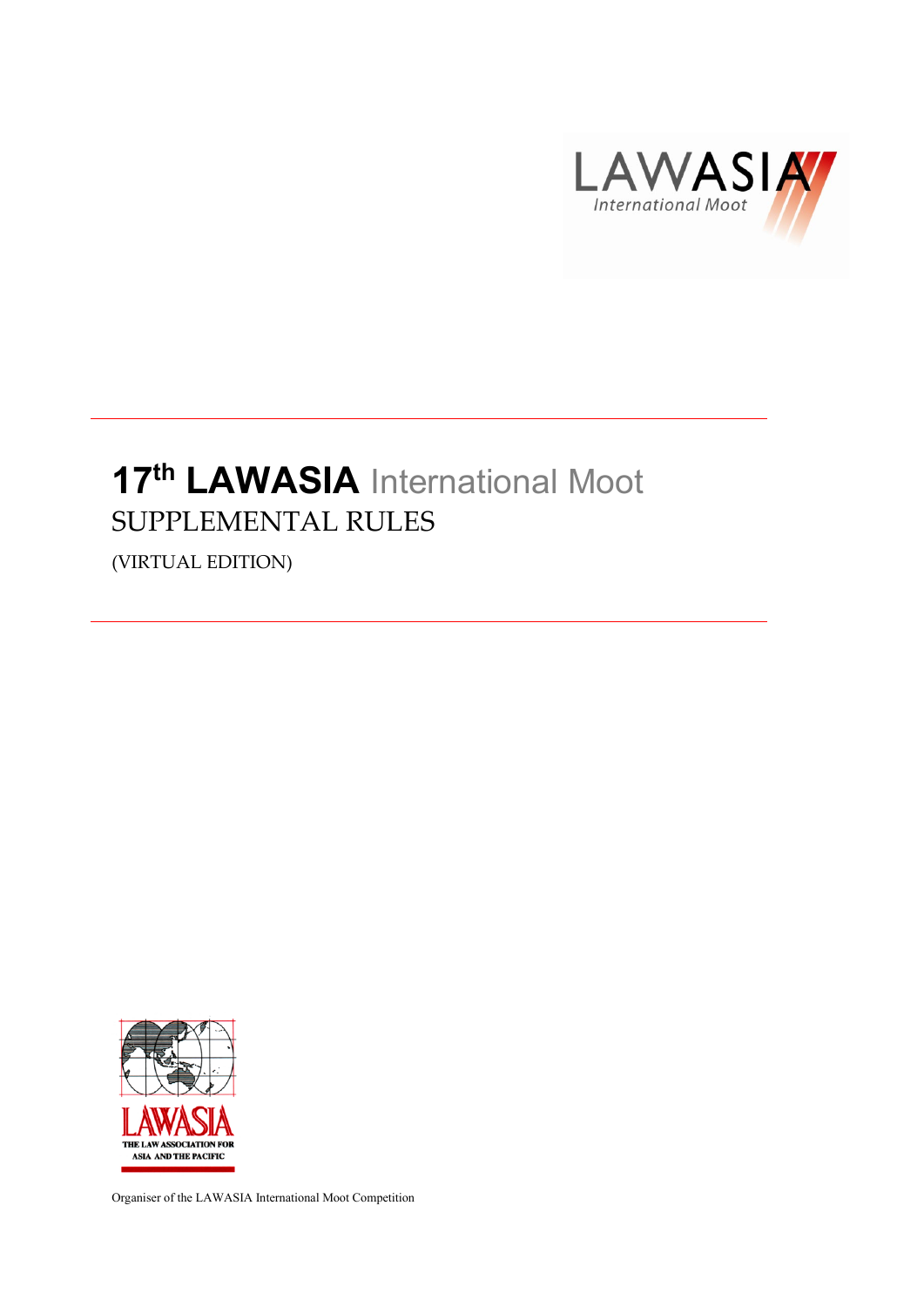# **SUPPLEMENTAL RULES**

The Supplemental Rules are in addition to the Official Rules of the LAWASIA International Moot Competition. Participants of this year's Competition are required to adhere to both the Supplemental Rules and the Official Rules.

### **1. Technical Notes**

### 1.1 Physical location

The participating teams are free to decide whether all team members will conduct the competition individually in separate physical locations, or all team members will attend at one physical location to conduct the competition. This is subject to the laws of the country of the participating team allowing the teams to gather together.

# 1.2 Competition platform

The competition will be conducted using Zoom.

### 1.3 Equipment

Participants are required to access the Moot Court Room using a **laptop or a desktop computer with a web camera** throughout the Competition. The participants shall not access the Moot Court Room using a tablet/iPad/mobile device.

### 1.4 Video

Web camera must be **switched on and trained on the participants at all times** throughout the Competition when the moots are in session. The web camera must be firmly positioned throughout the Competition so as to show all team members if the team decides to conduct the competition in one physical location. In this regard, external web cameras may provide better quality visual experience. If a team decides to be in one physical location for the competition, the members have the option to use their own devices or share one device.

### 1.5 Audio

(a) Participants must ensure that their microphones are in good working condition so that their submissions are audible and clear for the Judges during the competition. In this regard, external microphones may provide better quality audio experience.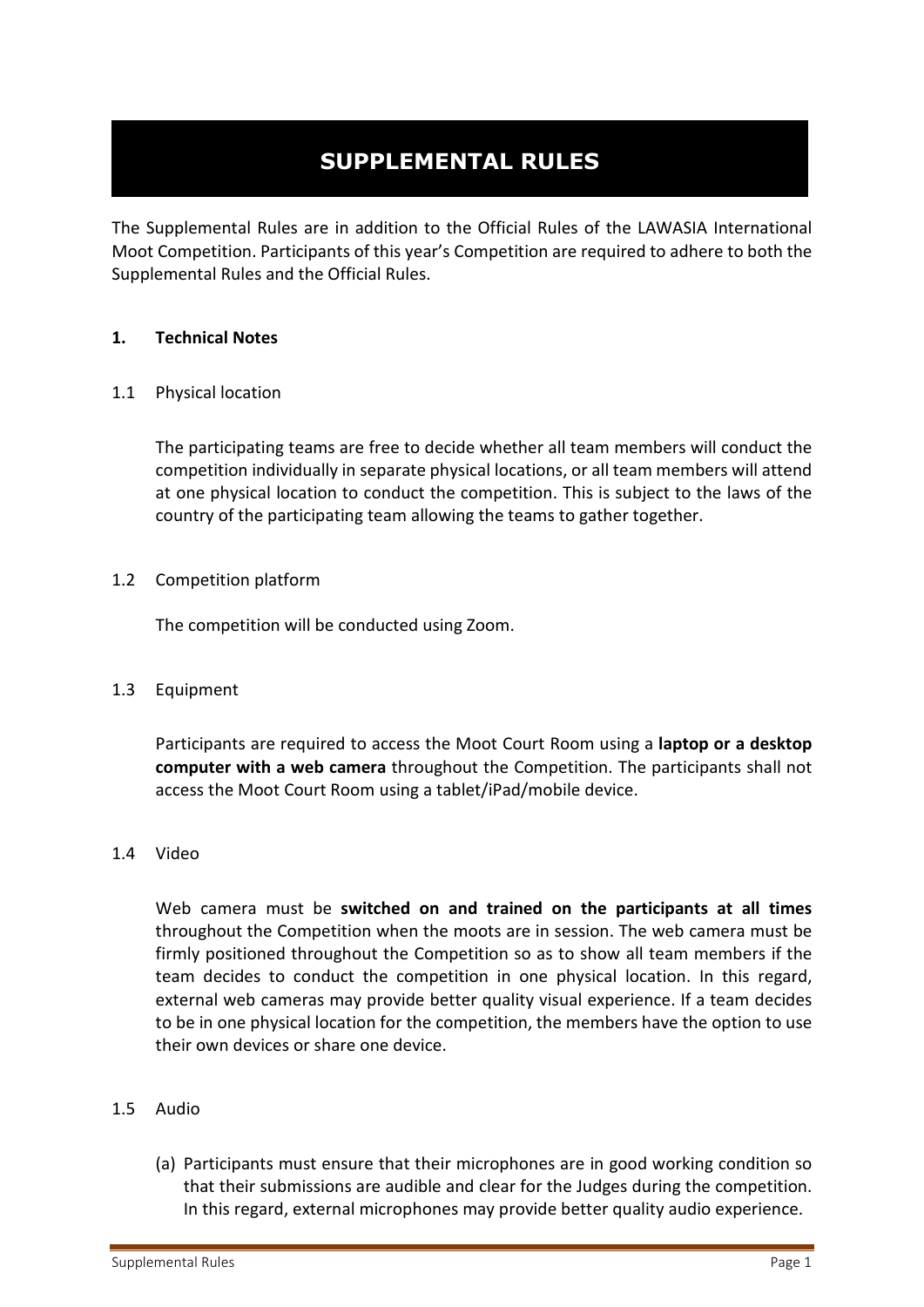(b) Participants must also ensure that they are muted when they are not submitting.

# 1.6 Internet connectivity

It is the responsibility of each participants, to the best of their ability, to ensure that stable internet connectivity is available throughout the Competition. Should any issues arise pertaining to internet connectivity during the moots, discretion lies with the moot judges and the Committee as to whether or not extra time will be granted to the participants.

# 1.7 Power supply

Participants must ensure that their desktop computers or laptop computer has sufficient power supply throughout the competition for purposes of participating in the competition. Should any issues arise pertaining to power supply during the moots, discretion lies with the moot judges and the Committee as to whether or not extra time will be granted to the participants

# 1.8 Suitable venue

Each participant or participating team is responsible for finding a suitable venue from which to conduct the Competition. The venue must be a quiet location which can be closed and private with reliable internet connectivity. Locations in open spaces or hallways or cybercafes or similar areas are NOT permitted.

### **2. Registrars**

- 2.1 There will be a Registrar assigned in each virtual moot court room of the Competition who will be present throughout the Competition session.
- 2.2 The Registrar will be responsible for the setting up of the moot court room and to ensure that the microphone and web camera of all participants and moot judges are functioning.
- 2.3 The Registrar will be virtually present in the judges' deliberation room during judges' deliberation to assist judges in the event any technical difficulties arise.
- 2.4 If the participants encounter any technical difficulties before or during the Competition session, they should contact the Registrar in charge of the virtual moot court as first point of contact.